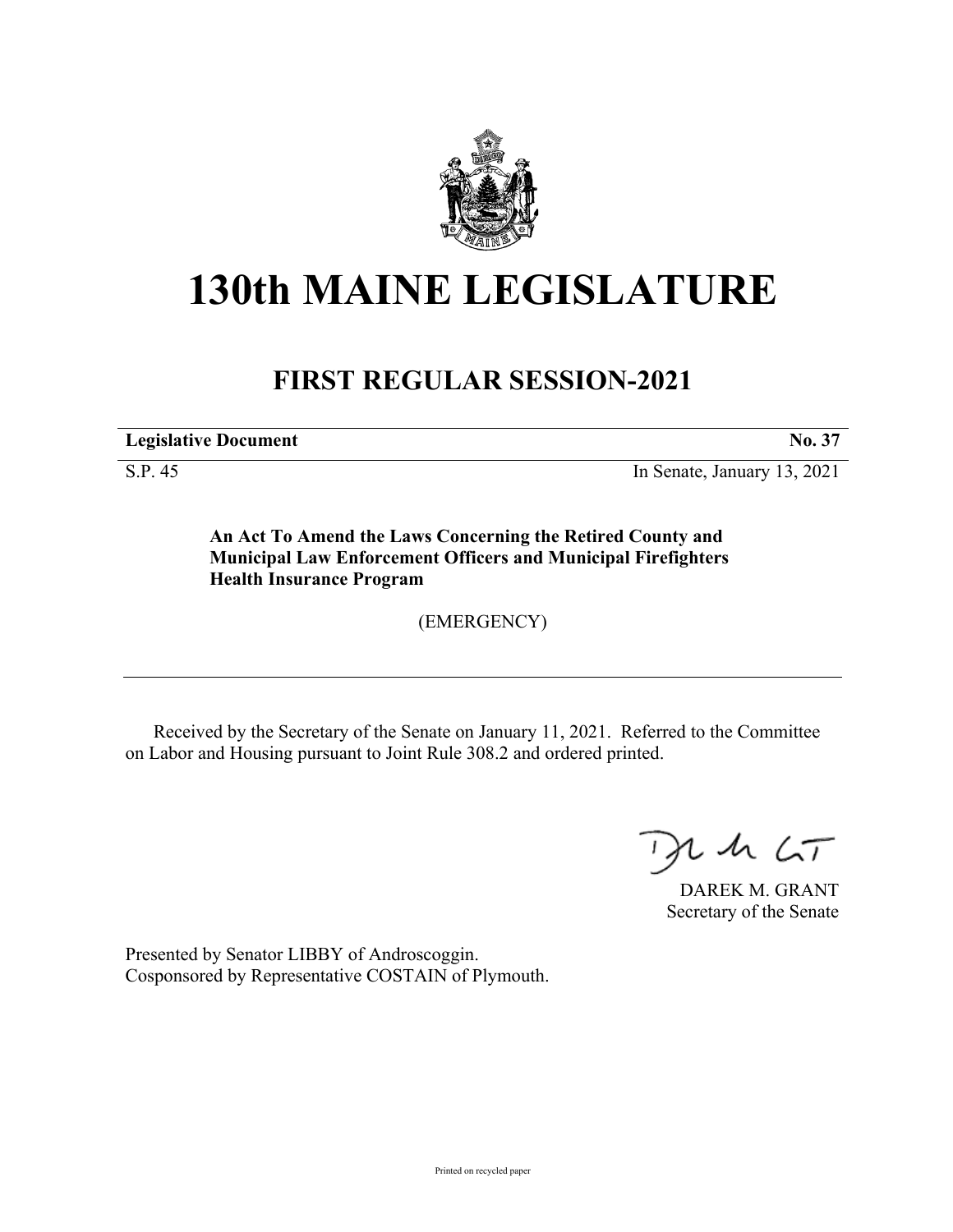1 **Emergency preamble. Whereas,** acts and resolves of the Legislature do not 2 become effective until 90 days after adjournment unless enacted as emergencies; and

3 **Whereas,** pursuant to Public Law 2019, chapter 446, section 7, the open enrollment 4 period for certain county or municipal law enforcement officers or municipal firefighters 5 who are employed as county or municipal law enforcement officers or municipal 6 firefighters to enroll in the Retired County and Municipal Law Enforcement Officers and 7 Municipal Firefighters Health Insurance Program ends December 31, 2021; and

8 **Whereas,** it is necessary for this legislation to be enacted as soon as possible to 9 provide sufficient time for such officers and firefighters to enroll prior to December 31, 10 2021; and

11 **Whereas,** in the judgment of the Legislature, these facts create an emergency within 12 the meaning of the Constitution of Maine and require the following legislation as 13 immediately necessary for the preservation of the public peace, health and safety; now, 14 therefore,

15 **Be it enacted by the People of the State of Maine as follows:**

16 **Sec. 1. 5 MRSA §286-M, sub-§3,** as amended by PL 2019, c. 446, §1, is further 17 amended to read:

18 **3. Eligibility for program coverage.** A person must make contributions pursuant to 19 subsection 5, paragraph D and subsection 8 for 60 months in order to be eligible for 20 coverage under the program. In addition, a person must satisfy the eligibility criteria 21 specified in this subsection as follows:

- 22 A. The person must:
- 23 (1) Be at least 50 years of age;
- 24 (2) Be a retired county or municipal law enforcement officer or a retired municipal 25 firefighter;

26 (3) Have, while actively employed as a county or municipal law enforcement 27 officer or municipal firefighter, participated in the person's employer's health 28 insurance plan or other fully-insured health insurance plan; and

29 (4) Receive or be eligible to receive:

30 (a) If retired from at least 25 years of service in a position as a county or 31 municipal law enforcement officer or a municipal firefighter, a retirement 32 benefit from the Maine Public Employees Retirement System or a defined 33 contribution retirement plan other than the United States Social Security Act; 34 or

35 (b) If retired from less than 25 years of service in a position as a county or 36 municipal law enforcement officer or a municipal firefighter, a retirement 37 benefit from the Maine Public Employees Retirement System or a defined 38 contribution retirement plan other than the United States Social Security Act, 39 as long as the benefit provided is at least 50% of average final compensation, 40 with no reduction for early retirement and with or without a cost-of-living 41 adjustment; or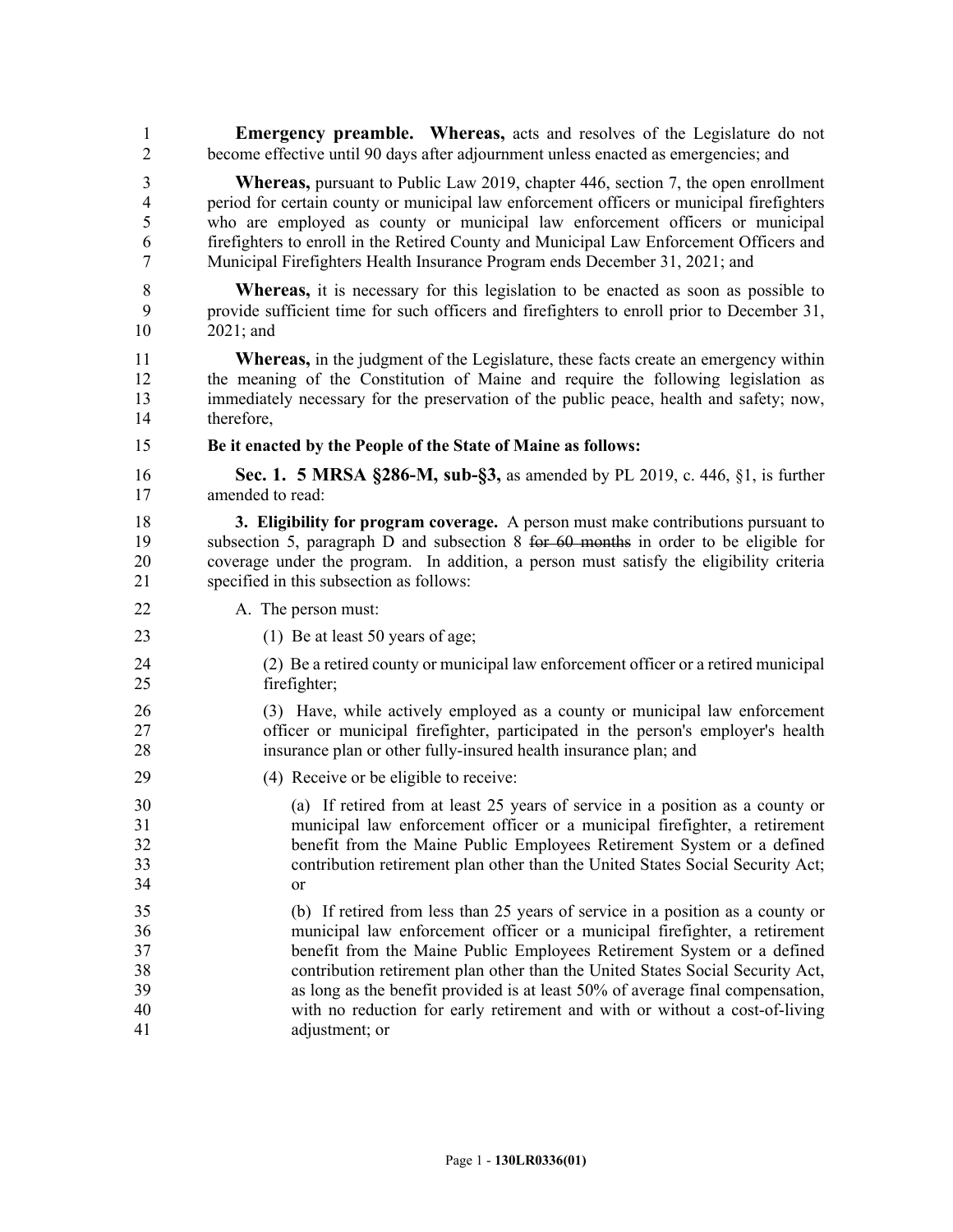1 B. The person must be a dependent of a person meeting the criteria of paragraph A.

2 **Sec. 2. 5 MRSA §286-M, sub-§5, ¶D,** as enacted by PL 2019, c. 446, §2, is 3 amended to read:

4 D. When the effective date of hire of the eligible person is on or after October 1, 2019, 5 the eligible person must enroll in the program no later than 5 years following the 6 effective date of hire, subject to the enrollment and eligibility requirements of the 7 applicable group health plan. If the eligible person enrolls in the program no later than 8 60 days following the effective date of hire, the eligible person contributes to the fund 9 at the rate specified in subsection 8, paragraph A. If the eligible person enrolls in the 10 program more than 60 days following the effective date of hire, the eligible person 11 shall contribute to the fund 2% of the eligible person's gross wages since the eligible 12 person's effective date of hire to that person's date of enrollment in the program and 13 shall contribute to the fund at the rate specified in subsection 8, paragraph A after the 14 eligible person's date of enrollment.

15 **Sec. 3. 5 MRSA §286-M, sub-§6, ¶D,** as enacted by PL 2019, c. 446, §2, is 16 amended to read:

17 D. An enrollee may participate in the group health insurance plan in which the 18 enrollee's spouse participates if that plan is offered in this State or in another group 19 health insurance plan that is offered in this State. An enrollee is responsible for the 20 premium payment associated with the cost of the group health insurance plan in which 21 the enrollee is participating, to the extent such premium obligations exist following the 22 application of any premium subsidy authorized by law. An enrollee who fails to remit 23 the premium payments as established and required by the group health insurance plan 24 in which the enrollee is participating must be disenrolled from the program. The State 25 shall provide a premium subsidy for each enrollee in the form of a direct payment to 26 the group health insurance plan in which the enrollee is participating enrollee. Prior to 27 July 1, 2021, the level of the premium subsidy must equal 45% of the individual 28 premium cost for the enrollee or a dollar amount equivalent to the highest premium 29 subsidy provided in accordance with paragraph A, whichever is less. Beginning July 30 1, 2021, the level of the premium subsidy must equal 55% of the individual premium 31 cost for the enrollee or a dollar amount equivalent to the highest premium subsidy 32 provided in accordance with paragraph A, whichever is less. Enrollees are responsible 33 for the balance of the applicable individual premium, as well as the total cost of the 34 premium for any applicable dependent coverage, and shall make payments directly to 35 the group health insurance plan in which the enrollee is participating.

36 **Sec. 4. PL 2019, c. 446, §7** is amended to read:

37 **Sec. 7. Open enrollment.** Notwithstanding the Maine Revised Statutes, Title 5, 38 section 286-M, subsection 5, a county or municipal law enforcement officer or a municipal 39 firefighter, as defined in Title 5, section 286-M, subsection 2, paragraphs A and H, 40 respectively, who is employed as a county or municipal law enforcement officer or a 41 municipal firefighter at any time beginning October 1, 2019 and ending December 31, 2021 42 may enroll in the Retired County and Municipal Law Enforcement Officers and Municipal 43 Firefighters Health Insurance Program established in Title 5, section 286-M, subsection 1 44 at any time during that period while employed as a county or municipal law enforcement 45 officer or a municipal firefighter. Such Notwithstanding Title 5, section 286-M, subsection